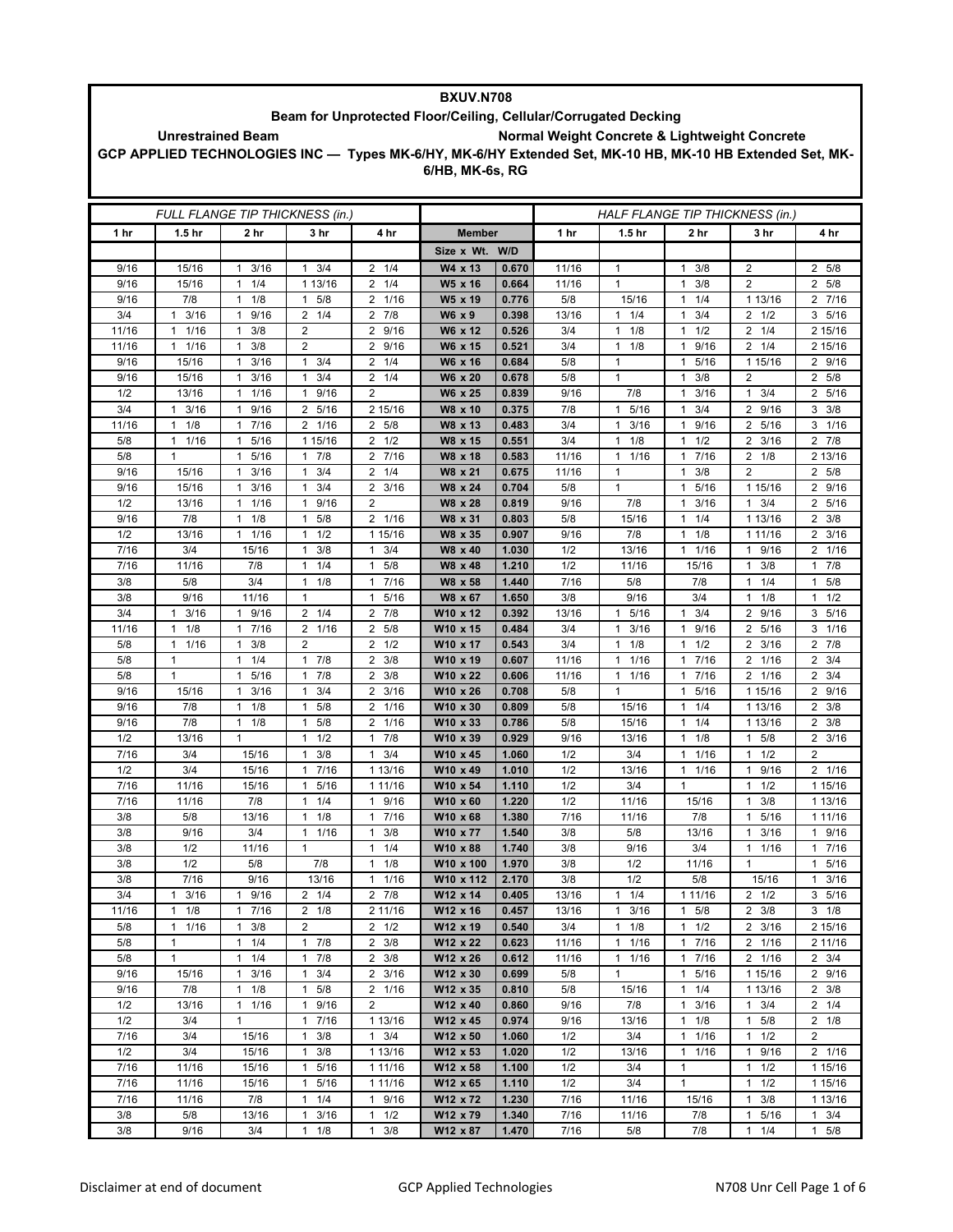| FULL FLANGE TIP THICKNESS (in.) |                   |                                   |                        |                                            | HALF FLANGE TIP THICKNESS (in.) |                |            |                   |                                             |                      |                        |
|---------------------------------|-------------------|-----------------------------------|------------------------|--------------------------------------------|---------------------------------|----------------|------------|-------------------|---------------------------------------------|----------------------|------------------------|
| 1 hr                            | 1.5 <sub>hr</sub> | 2 <sub>hr</sub>                   | 3 <sub>hr</sub>        | 4 hr                                       | <b>Member</b>                   |                | 1 hr       | 1.5 <sub>hr</sub> | 2 hr                                        | 3 hr                 | 4 hr                   |
|                                 |                   |                                   |                        |                                            | Size x Wt. W/D                  |                |            |                   |                                             |                      |                        |
| 3/8                             | 9/16              | 11/16                             | 1/16<br>1              | 5/16<br>1                                  | W12 x 96                        | 1.610          | 3/8        | 9/16              | 13/16                                       | 1/8<br>1             | $1 \t1/2$              |
| 3/8                             | 1/2               | 11/16                             | 15/16                  | 1/4<br>$\mathbf{1}$                        | W12 x 106                       | 1.770          | 3/8        | 9/16              | 3/4                                         | 1/16<br>$\mathbf{1}$ | 1 7/16                 |
| 3/8                             | 1/2               | 5/8                               | 7/8                    | 1/8<br>$\mathbf{1}$                        | W12 x 120                       | 1.990          | 3/8        | 1/2               | 11/16                                       | $\mathbf{1}$         | 1 5/16                 |
| 3/8                             | 7/16              | 9/16                              | 13/16                  | 1/16<br>$\mathbf{1}$                       | W12 x 136                       | 2.230          | 3/8        | 1/2               | 5/8                                         | 15/16                | 3/16<br>1.             |
| 3/8                             | 7/16              | 1/2                               | 3/4                    | 15/16                                      | W12 x 152                       | 2.450          | 3/8        | 7/16              | 9/16                                        | 7/8                  | $1 \t1/8$              |
| 3/8                             | 3/8               | 1/2                               | 11/16                  | 7/8                                        | W12 x 170                       | 2.720          | 3/8        | 3/8               | 9/16                                        | 3/4                  | $\mathbf{1}$           |
| 3/8                             | 3/8               | 7/16                              | 5/8                    | 13/16                                      | W12 x 190                       | 3.000          | 3/8        | 3/8               | 1/2                                         | 3/4                  | 15/16                  |
| 3/8                             | 3/8               | 7/16                              | 5/8                    | 3/4                                        | W12 x 210                       | 3.270          | 3/8        | 3/8               | 7/16                                        | 11/16                | 7/8                    |
| 3/8                             | 3/8               | 3/8                               | 9/16                   | 11/16                                      | W12 x 230                       | 3.550          | 3/8        | 3/8               | 7/16                                        | 5/8                  | 13/16                  |
| 3/8                             | 3/8               | 3/8                               | 1/2                    | 11/16                                      | W12 x 252                       | 3.840          | 3/8        | 3/8               | 7/16                                        | 9/16                 | 3/4                    |
| 3/8                             | 3/8               | 3/8                               | 1/2                    | 5/8                                        | W12 x 279                       | 4.190          | 3/8        | 3/8               | 3/8                                         | 9/16                 | 11/16                  |
| 3/8                             | 3/8               | 3/8                               | 7/16                   | 9/16                                       | W12 x 305                       | 4.490          | 3/8        | 3/8               | 3/8                                         | 1/2                  | 11/16                  |
| 3/8<br>11/16                    | 3/8<br>1/16<br>1  | 3/8<br>3/8<br>$\mathbf{1}$        | 7/16<br>$\overline{2}$ | 9/16<br>2 9/16                             | W12 x 336                       | 4.850<br>0.534 | 3/8<br>3/4 | 3/8<br>$1 \t1/8$  | 3/8<br>1/2<br>1                             | 1/2<br>$2 \t1/4$     | 5/8<br>2 15/16         |
| 5/8                             | 1                 | 1/4<br>1                          | 1 13/16                | 2<br>5/16                                  | W14 x 22<br>W14 x 26            | 0.628          | 11/16      | $1 \t1/16$        | 3/8<br>$\mathbf{1}$                         | 2 1/16               | 2 11/16                |
| 5/8                             | 15/16             | 1/4<br>$\mathbf{1}$               | 1 13/16                | $\overline{2}$<br>5/16                     | W14 x 30                        | 0.644          | 11/16      | $\mathbf{1}$      | 3/8<br>$\mathbf{1}$                         | $\overline{2}$       | 2 11/16                |
| 9/16                            | 7/8               | 3/16<br>$\mathbf{1}$              | 1 11/16                | 3/16<br>2                                  | W14 x 34                        | 0.725          | 5/8        | 15/16             | 5/16<br>1                                   | 17/8                 | $2 \frac{1}{2}$        |
| 9/16                            | 7/8               | 1/8<br>$\mathbf{1}$               | $1 \t5/8$              | 2 1/16                                     | W14 x 38                        | 0.809          | 5/8        | 15/16             | 1/4<br>$\mathbf{1}$                         | 1 13/16              | $2 \frac{3}{8}$        |
| 1/2                             | 13/16             | $1 \t1/16$                        | 1 9/16                 | 1 15/16                                    | W14 x 43                        | 0.874          | 9/16       | 7/8               | 3/16<br>$\mathbf{1}$                        | 1 1 1 / 16           | $2 \t1/4$              |
| 1/2                             | 3/4               | $\mathbf{1}$                      | 7/16<br>$\mathbf{1}$   | 1 13/16                                    | W14 x 48                        | 0.970          | 9/16       | 13/16             | 1/8<br>$\mathbf{1}$                         | 5/8<br>1             | $2 \t1/8$              |
| $\frac{1}{7}$ /16               | 3/4               | 15/16                             | 3/8<br>$\mathbf{1}$    | 3/4<br>$\mathbf{1}$                        | W14 x 53                        | 1.060          | 1/2        | 3/4               | 1/16<br>$\mathbf{1}$                        | 1/2<br>$\mathbf{1}$  | $\overline{2}$         |
| 7/16                            | 11/16             | 15/16                             | 5/16<br>$\mathbf{1}$   | 1 11/16                                    | W14 x 61                        | 1.100          | 1/2        | 3/4               | 1                                           | $1 \t1/2$            | 1 15/16                |
| 7/16                            | 11/16             | 7/8                               | 1/4<br>1               | 9/16<br>1                                  | W14 x 68                        | 1.220          | 1/2        | 11/16             | 15/16                                       | 3/8<br>1             | 1 13/16                |
| 3/8                             | 5/8               | 13/16                             | 3/16<br>$\mathbf{1}$   | 1/2<br>$\mathbf{1}$                        | W14 x 74                        | 1.320          | 7/16       | 11/16             | 15/16                                       | 5/16<br>1            | $1 \t3/4$              |
| 3/8                             | 9/16              | 3/4                               | $1 \t1/8$              | 7/16<br>1                                  | W14 x 82                        | 1.450          | 7/16       | 5/8               | 7/8                                         | $1 \t1/4$            | $1 \t5/8$              |
| 3/8                             | 5/8               | 13/16                             | 3/16<br>1              | 1/2<br>1                                   | W14 x 90                        | 1.310          | 7/16       | 11/16             | 15/16                                       | 5/16<br>1            | 3/4<br>1.              |
| 3/8                             | 5/8               | 3/4                               | $1 \t1/8$              | 7/16<br>$\mathbf{1}$                       | W14 x 99                        | 1.430          | 7/16       | 5/8               | 7/8                                         | 1/4<br>$\mathbf{1}$  | $1 \t5/8$              |
| 3/8                             | 9/16              | 3/4                               | 11/16                  | 5/16<br>1                                  | W14 x 109                       | 1.570          | 3/8        | 5/8               | 13/16                                       | 3/16<br>$\mathbf{1}$ | 1 9/16                 |
| 3/8                             | 1/2               | 11/16                             | $\mathbf{1}$           | 1/4<br>$\mathbf{1}$                        | W14 x 120                       | 1.710          | 3/8        | 9/16              | 3/4                                         | 1/8<br>1             | 1 7/16                 |
| 3/8                             | 1/2               | 5/8                               | 15/16                  | 3/16<br>1                                  | W14 x 132                       | 1.890          | 3/8        | 1/2               | 11/16                                       | $\mathbf{1}$         | $1 \t3/8$              |
| 3/8                             | 1/2               | 5/8                               | 7/8                    | 1/8<br>$\mathbf{1}$                        | W14 x 145                       | 1.990          | 3/8        | 1/2               | 11/16                                       | $\mathbf{1}$         | 1 5/16                 |
| 3/8                             | 7/16              | 9/16                              | 13/16                  | 1/16<br>$\mathbf{1}$                       | W14 x 159                       | 2.160          | 3/8        | 1/2               | 5/8                                         | 15/16                | $1 \t1/4$              |
| 3/8                             | 7/16              | 9/16                              | 3/4                    | $\mathbf{1}$                               | W14 x 176                       | 2.380          | 3/8        | 7/16              | 5/8                                         | 7/8                  | $1 \t1/8$              |
| 3/8<br>3/8                      | 3/8<br>3/8        | 1/2<br>1/2                        | 3/4<br>11/16           | 15/16<br>7/8                               | W14 x 193<br>W14 x 211          | 2.600<br>2.810 | 3/8<br>3/8 | 7/16              | 9/16<br>1/2                                 | 13/16<br>3/4         | 1 1/16<br>$\mathbf{1}$ |
| 3/8                             | 3/8               | 7/16                              | 5/8                    | 13/16                                      | W14 x 233                       | 3.080          | 3/8        | 3/8<br>3/8        | 1/2                                         | 11/16                | 15/16                  |
| 3/8                             | 3/8               | $7/16$                            | 9/16                   | 3/4                                        | W14 x 257                       | 3.360          | 3/8        | 3/8               | 7/16                                        | 11/16                | 7/8                    |
| 3/8                             | 3/8               | 3/8                               | 9/16                   | 11/16                                      | W14 x 283                       | 3.660          | 3/8        | 3/8               | 7/16                                        | 5/8                  | 13/16                  |
| 3/8                             | 3/8               | 3/8                               | 1/2                    | 5/8                                        | W14 x 311                       | 3.980          | 3/8        | 3/8               | 3/8                                         | 9/16                 | 3/4                    |
| 3/8                             | 3/8               | 3/8                               | 1/2                    | 5/8                                        | W14 x 342                       | 4.320          | 3/8        | 3/8               | 3/8                                         | 9/16                 | 11/16                  |
| 3/8                             | 3/8               | 3/8                               | 7/16                   | 9/16                                       | W14 x 370                       | 4.630          | 3/8        | 3/8               | 3/8                                         | 1/2                  | 11/16                  |
| 3/8                             | 3/8               | 3/8                               | 7/16                   | 9/16                                       | W14 x 398                       | 4.930          | 3/8        | 3/8               | 3/8                                         | 1/2                  | 5/8                    |
| 3/8                             | 3/8               | 3/8                               | 7/16                   | 1/2                                        | W14 x 426                       | 5.210          | 3/8        | 3/8               | 3/8                                         | 7/16                 | 5/8                    |
| 3/8                             | 3/8               | 3/8                               | 3/8                    | 1/2                                        | W14 x 455                       | 5.530          | 3/8        | 3/8               | 3/8                                         | 7/16                 | 9/16                   |
| 3/8                             | 3/8               | 3/8                               | 3/8                    | 7/16                                       | W14 x 500                       | 5.950          | 3/8        | 3/8               | 3/8                                         | 7/16                 | 9/16                   |
| 3/8                             | 3/8               | 3/8                               | 3/8                    | 7/16                                       | W14 x 550                       | 6.430          | 3/8        | 3/8               | 3/8                                         | 3/8                  | 1/2                    |
| 3/8                             | 3/8               | 3/8                               | 3/8                    | 7/16                                       | W14 x 605                       | 6.960          | 3/8        | 3/8               | 3/8                                         | 3/8                  | 7/16                   |
| 3/8                             | 3/8               | 3/8                               | 3/8                    | 3/8                                        | W14 x 665                       | 7.490          | 3/8        | 3/8               | 3/8                                         | 3/8                  | 7/16                   |
| 3/8                             | 3/8               | 3/8                               | 3/8                    | 3/8                                        | W14 x 730                       | 8.080          | 3/8        | 3/8               | 3/8                                         | 3/8                  | 7/16                   |
| 5/8                             | $\mathbf{1}$      | 1 5/16                            | 1 15/16                | $2 \frac{1}{2}$                            | W16 x 26                        | 0.558          | 3/4        | $1 \t1/8$         | $1 \t1/2$                                   | $2 \frac{3}{16}$     | $2 \t 7/8$             |
| 5/8                             | 15/16             | 1/4<br>$\mathbf{1}$               | 1 13/16                | 5/16<br>$\overline{2}$<br>$2 \frac{3}{16}$ | W16 x 31                        | 0.661          | 11/16      | 1<br>$\mathbf{1}$ | 3/8<br>$\mathbf{1}$                         | $\overline{2}$       | 2 5/8                  |
| 9/16<br>9/16                    | 15/16<br>7/8      | 3/16<br>$\mathbf{1}$<br>$1 \t1/8$ | $1 \t3/4$<br>$1 \t5/8$ | 2 1/16                                     | W16 x 36<br>W16 x 40            | 0.702<br>0.780 | 5/8<br>5/8 | 15/16             | $\mathbf{1}$<br>5/16<br>1/4<br>$\mathbf{1}$ | 1 15/16              | 2 9/16<br>2 7/16       |
| 1/2                             | 13/16             | 1/16<br>1                         | 9/16<br>$\mathbf{1}$   | 1 15/16                                    | W16 x 45                        | 0.870          | 9/16       | 7/8               | 3/16<br>$\mathbf{1}$                        | 1 13/16<br>$1 \t3/4$ | $2 \t1/4$              |
| 1/2                             | 3/4               | $\mathbf{1}$                      | 7/16<br>$\mathbf{1}$   | $1 \t7/8$                                  | W16 x 50                        | 0.962          | 9/16       | 13/16             | 1/8<br>$\mathbf{1}$                         | 5/8<br>$\mathbf{1}$  | $2 \t1/8$              |
| 7/16                            | 11/16             | 15/16                             | 1 5/16                 | 1 11/16                                    | W16 x 57                        | 1.090          | 1/2        | 3/4               | $\mathbf{1}$                                | $1 \t1/2$            | $\overline{2}$         |
| 7/16                            | 11/16             | 15/16                             | 5/16<br>1              | 1 11/16                                    | W16 x 67                        | 1.090          | 1/2        | 3/4               | $\mathbf{1}$                                | 1/2<br>$\mathbf{1}$  | $\overline{2}$         |
| 7/16                            | 5/8               | 7/8                               | 1/4<br>$\mathbf{1}$    | 9/16<br>$\mathbf{1}$                       | W16 x 77                        | 1.250          | 7/16       | 11/16             | 15/16                                       | 3/8<br>$\mathbf{1}$  | 1 13/16                |
| 3/8                             | 5/8               | 3/4                               | 1/8<br>$\mathbf{1}$    | 7/16<br>1                                  | W16 x 89                        | 1.430          | 7/16       | 5/8               | 7/8                                         | 1/4<br>1             | $1 \t5/8$              |
| 3/8                             | 9/16              | 3/4                               | 1/16<br>$\mathbf{1}$   | 5/16<br>1                                  | W16 x 100                       | 1.590          | 3/8        | 5/8               | 13/16                                       | 3/16<br>$\mathbf{1}$ | $1 \t1/2$              |
| 9/16                            | 15/16             | $1 \t3/16$                        | 3/4<br>$\mathbf{1}$    | $2 \t1/4$                                  | W18 x 35                        | 0.672          | 11/16      | $\mathbf{1}$      | $\mathbf{1}$<br>3/8                         | 2                    | 2 5/8                  |
| 9/16                            | 7/8               | 1<br>1/8                          | 5/8<br>1               | $2 \t1/8$                                  | W18 x 40                        | 0.768          | 5/8        | 15/16             | $\mathbf{1}$<br>1/4                         | 17/8                 | 2 7/16                 |
| 1/2                             | 13/16             | 1/16<br>1                         | 9/16<br>1              | 1 15/16                                    | W18 x 46                        | 0.876          | 9/16       | 7/8               | 3/16<br>$\mathbf{1}$                        | 1 1 1 / 1 6          | $2 \t1/4$              |
| 1/2                             | 13/16             | $1 \t1/16$                        | $1 \t1/2$              | 1 15/16                                    | W18 x 50                        | 0.880          | 9/16       | 7/8               | 3/16<br>$\mathbf{1}$                        | 1 1 1 / 1 6          | $2 \t1/4$              |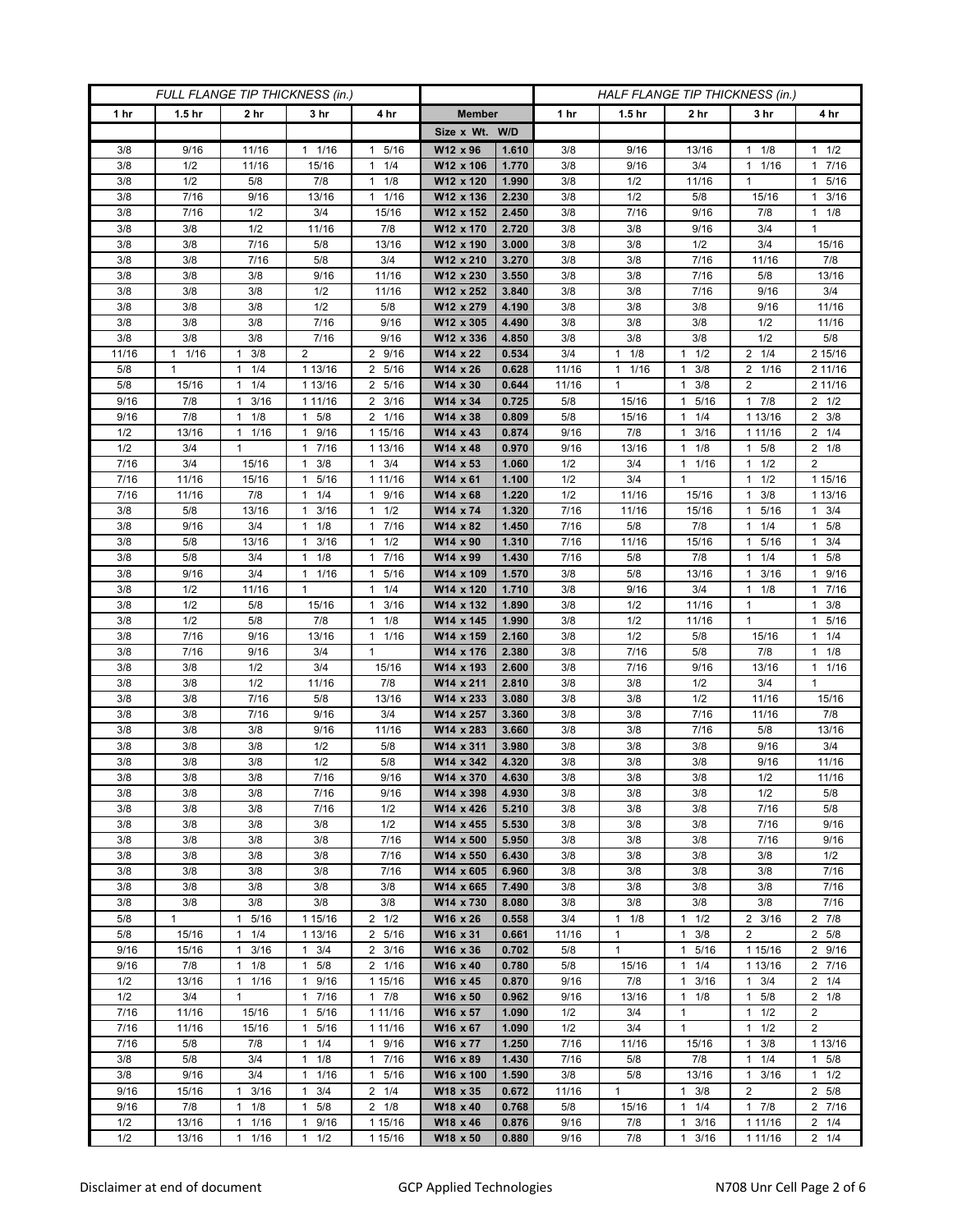| FULL FLANGE TIP THICKNESS (in.) |                   |                      |                                      |                                             | HALF FLANGE TIP THICKNESS (in.) |                |              |                   |                               |                                  |                                   |
|---------------------------------|-------------------|----------------------|--------------------------------------|---------------------------------------------|---------------------------------|----------------|--------------|-------------------|-------------------------------|----------------------------------|-----------------------------------|
| 1 hr                            | 1.5 <sub>hr</sub> | 2 <sub>hr</sub>      | 3 <sub>hr</sub>                      | 4 hr                                        | <b>Member</b>                   |                | 1 hr         | 1.5 <sub>hr</sub> | 2 <sub>hr</sub>               | 3 hr                             | 4 hr                              |
|                                 |                   |                      |                                      |                                             | Size x Wt. W/D                  |                |              |                   |                               |                                  |                                   |
| 1/2                             | 3/4               | 1                    | 7/16<br>1                            | 7/8<br>1                                    | W18 x 55                        | 0.963          | 9/16         | 13/16             | 1/8<br>$\mathbf{1}$           | 5/8                              | $2 \t1/8$                         |
| 7/16                            | 3/4               | 15/16                | 3/8<br>$\mathbf{1}$                  | 3/4<br>$\mathbf{1}$                         | W18 x 60                        | 1.040          | 1/2          | 13/16             | 1/16<br>$\mathbf{1}$          | 9/16<br>1                        | 2 1/16                            |
| 7/16                            | 11/16             | 7/8                  | 5/16<br>$\mathbf{1}$                 | 1 11/16                                     | W18 x 65                        | 1.130          | 1/2          | 3/4               | $\mathbf{1}$                  | 7/16<br>1.                       | 1 15/16                           |
| 7/16                            | 11/16             | 7/8                  | 1/4<br>1                             | 9/16<br>$\mathbf{1}$                        | W18 x 71                        | 1.220          | 1/2          | 11/16             | 15/16                         | 3/8<br>1                         | 1 13/16                           |
| 7/16                            | 11/16             | 7/8                  | 5/16<br>1                            | 1 11/16                                     | W18 x 76                        | 1.130          | 1/2          | 3/4               | $\mathbf{1}$                  | 7/16<br>1                        | 1 15/16                           |
| 7/16<br>3/8                     | 5/8<br>5/8        | 13/16<br>3/4         | 3/16<br>$\mathbf{1}$<br>1/8<br>1     | 9/16<br>$\mathbf{1}$<br>7/16<br>1           | W18 x 86                        | 1.270<br>1.420 | 7/16<br>7/16 | 11/16<br>5/8      | 15/16<br>7/8                  | 3/8<br>1<br>1/4                  | 1 13/16                           |
| 3/8                             | 9/16              | 3/4                  | 1/16<br>1                            | 3/8<br>1                                    | W18 x 97<br>W18 x 106           | 1.550          | 3/8          | 5/8               | 13/16                         | 1<br>3/16<br>1                   | $1 \t5/8$<br>1 9/16               |
| 3/8                             | 1/2               | 11/16                | $\mathbf{1}$                         | 1/4<br>$\mathbf{1}$                         | W18 x 119                       | 1.720          | 3/8          | 9/16              | 3/4                           | 1/8                              | 17/16                             |
| 9/16                            | 7/8               | $1 \t1/8$            | 1 11/16                              | $2 \t1/8$                                   | W21 x 44                        | 0.746          | 5/8          | 15/16             | 5/16<br>$\mathbf{1}$          | 7/8<br>1                         | $2 \frac{1}{2}$                   |
| 1/2                             | 13/16             | 1/16<br>$\mathbf{1}$ | 9/16<br>1                            | 2                                           | W21 x 50                        | 0.838          | 9/16         | 7/8               | 3/16<br>$\mathbf{1}$          | 3/4<br>1                         | 2 5/16                            |
| 1/2                             | 3/4               | 1                    | 7/16<br>$\mathbf{1}$                 | 7/8<br>1                                    | W21 x 57                        | 0.952          | 9/16         | 13/16             | 1/8<br>$\mathbf{1}$           | 5/8                              | $2 \t1/8$                         |
| 1/2                             | 3/4               | 1                    | 7/16<br>1                            | 7/8<br>1                                    | W21 x 62                        | 0.952          | 9/16         | 13/16             | 1/8<br>$\mathbf{1}$           | 5/8<br>1                         | $2 \t1/8$                         |
| 7/16                            | 3/4               | 15/16                | 3/8<br>1                             | 3/4<br>1                                    | W21 x 68                        | 1.040          | 1/2          | 13/16             | $\mathbf{1}$<br>1/16          | 9/16<br>1                        | 2 1/16                            |
| 7/16                            | 11/16             | 15/16                | 5/16<br>1                            | 1 11/16                                     | W21 x 73                        | 1.110          | 1/2          | 3/4               | $\mathbf{1}$                  | 1/2                              | 1 15/16                           |
| 7/16                            | 5/8               | 13/16                | 1/4<br>1                             | 9/16<br>$\mathbf{1}$                        | W21 x 83                        | 1.260          | 7/16         | 11/16             | 15/16                         | 3/8<br>1                         | 1 13/16                           |
| 3/8                             | 5/8               | 13/16                | 1/8<br>$\mathbf{1}$                  | 7/16<br>1                                   | W21 x 93                        | 1.400          | 7/16         | 5/8               | 7/8                           | 1/4<br>1                         | 1 11/16                           |
| 3/8                             | 5/8               | 13/16                | $1 \t3/16$                           | 1/2<br>1                                    | W21 x 101                       | 1.300          | 7/16         | 11/16             | 15/16                         | 1 5/16                           | $1 \t3/4$                         |
| 3/8                             | 5/8               | 3/4                  | $1 \t1/8$                            | 7/16<br>1                                   | W21 x 111                       | 1.430          | 7/16         | 5/8               | 7/8                           | 1/4<br>1.                        | $1 \t5/8$                         |
| 3/8<br>3/8                      | 9/16<br>9/16      | 3/4<br>11/16         | $\mathbf{1}$<br>1/16<br>$\mathbf{1}$ | 5/16<br>$\mathbf{1}$<br>1/4<br>$\mathbf{1}$ | W21 x 122<br>W21 x 132          | 1.570<br>1.680 | 3/8<br>3/8   | 5/8<br>9/16       | 13/16<br>3/4                  | 3/16<br>1<br>1/8<br>1            | 9/16<br>$\mathbf{1}$<br>$1 \t1/2$ |
| 3/8                             | 1/2               | 5/8                  | 15/16                                | 3/16<br>1                                   | W21 x 147                       | 1.870          | 3/8          | 9/16              | 11/16                         | 1 1/16                           | $1 \t3/8$                         |
| 1/2                             | 13/16             | 1/16<br>1            | 9/16<br>1                            | $\overline{2}$                              | W24 x 55                        | 0.828          | 9/16         | 7/8               | 3/16<br>$\mathbf{1}$          | 3/4                              | 2 5/16                            |
| 1/2                             | 13/16             | $\mathbf{1}$         | $1 \t1/2$                            | 7/8<br>$\mathbf{1}$                         | W24 x 62                        | 0.934          | 9/16         | 13/16             | 1/8<br>$\mathbf{1}$           | 5/8<br>1                         | $2 \frac{3}{16}$                  |
| 1/2                             | 3/4               | 1                    | $1 \t1/2$                            | 7/8<br>1                                    | W24 x 68                        | 0.942          | 9/16         | 13/16             | 1/8<br>1                      | 1 5/8                            | $2 \frac{3}{16}$                  |
| 7/16                            | 3/4               | 15/16                | 3/8<br>1                             | 3/4<br>1                                    | W24 x 76                        | 1.050          | 1/2          | 13/16             | 1/16<br>$\mathbf{1}$          | 9/16                             | 2                                 |
| 7/16                            | 11/16             | 7/8                  | 5/16<br>$\mathbf{1}$                 | 5/8<br>$\mathbf{1}$                         | W24 x 84                        | 1.150          | 1/2          | 3/4               | $\mathbf{1}$                  | $7/16$<br>1                      | 1 15/16                           |
| 7/16                            | 5/8               | 13/16                | 3/16<br>$\mathbf{1}$                 | 9/16<br>$\mathbf{1}$                        | W24 x 94                        | 1.280          | 7/16         | 11/16             | 15/16                         | 3/8<br>1.                        | $1 \t3/4$                         |
| 7/16                            | 11/16             | 7/8                  | 1/4<br>$\mathbf{1}$                  | 9/16<br>1                                   | W24 x 104                       | 1.240          | 7/16         | 11/16             | 15/16                         | 3/8<br>1                         | 1 13/16                           |
| 3/8                             | 5/8               | 13/16                | 1/8<br>1                             | 7/16<br>$\mathbf{1}$                        | W24 x 117                       | 1.380          | 7/16         | 11/16             | 7/8                           | 5/16<br>1                        | 1 1 1 / 16                        |
| 3/8                             | 9/16              | 3/4                  | 11/16                                | 3/8<br>$\mathbf{1}$                         | W24 x 131                       | 1.540          | 3/8          | 5/8               | 13/16                         | 3/16<br>1                        | 1 9/16                            |
| 3/8                             | 9/16              | 11/16                | 1                                    | 1/4<br>$\mathbf{1}$                         | W24 x 146                       | 1.700          | 3/8          | 9/16              | 3/4                           | 1/8<br>1                         | 17/16                             |
| 3/8<br>7/16                     | 1/2<br>3/4        | 5/8<br>15/16         | 15/16<br>3/8<br>1                    | 3/16<br>$\mathbf{1}$<br>3/4<br>$\mathbf{1}$ | W24 x 162<br>W27 x 84           | 1.880<br>1.030 | 3/8<br>1/2   | 9/16<br>13/16     | 11/16<br>1/16<br>$\mathbf{1}$ | 1/16<br>1<br>9/16                | $1 \t3/8$<br>2 1/16               |
| 7/16                            | 11/16             | 7/8                  | 5/16<br>1                            | $\mathbf{1}$<br>5/8                         | W27 x 94                        | 1.150          | 1/2          | 3/4               | $\mathbf{1}$                  | 7/16<br>1                        | 1 15/16                           |
| 7/16                            | 11/16             | 7/8                  | 1/4<br>1                             | 9/16<br>$\mathbf{1}$                        | W27 x 102                       | 1.240          | 7/16         | 11/16             | 15/16                         | 3/8<br>1                         | 1 13/16                           |
| 3/8                             | 5/8               | 13/16                | 1/8<br>1                             | 7/16<br>$\mathbf{1}$                        | W27 x 114                       | 1.390          | 7/16         | 5/8               | 7/8                           | 1/4                              | 1 11/16                           |
| 3/8                             | 9/16              | 3/4                  | 1/16<br>1                            | 3/8<br>$\mathbf{1}$                         | W27 x 129                       | 1.560          | 3/8          | 5/8               | 13/16                         | 3/16                             | 1 9/16                            |
| 3/8                             | 9/16              | 3/4                  | $\mathbf{1}$<br>1/16                 | 3/8<br>$\mathbf{1}$                         | W27 x 146                       | 1.550          | 3/8          | 5/8               | 13/16                         | 3/16<br>1                        | 1 9/16                            |
| 3/8                             | 9/16              | 11/16                | $\mathbf{1}$                         | 1/4<br>1                                    | W27 x 161                       | 1.700          | 3/8          | 9/16              | 3/4                           | 1/8                              | 17/16                             |
| 3/8                             | 1/2               | 5/8                  | 15/16                                | 3/16<br>$\mathbf{1}$                        | W27 x 178                       | 1.870          | 3/8          | 9/16              | 11/16                         | 1/16<br>1                        | 3/8<br>$\mathbf{1}$               |
| 1/2                             | 3/4               | 15/16                | $1 \t3/8$                            | 1 13/16                                     | W30 x 90                        | 1.020          | 1/2          | 13/16             | $1 \t1/16$                    | 1 9/16                           | $2 \t1/16$                        |
| 7/16                            | 11/16             | 15/16                | 1 5/16                               | 1 11/16                                     | W30 x 99                        | 1.120          | 1/2          | 3/4               | $\mathbf{1}$                  | $1 \t1/2$                        | 1 15/16                           |
| 7/16                            | 11/16             | 7/8                  | $1 \t1/4$                            | 5/8<br>$\mathbf{1}$                         | W30 x 108                       | 1.210          | 1/2          | 11/16             | 15/16                         | 3/8<br>1                         | $1 \t7/8$                         |
| 3/8<br>3/8                      | 5/8<br>5/8        | 13/16<br>13/16       | 3/16<br>$\mathbf{1}$<br>$1 \t1/8$    | 1/2<br>$\mathbf{1}$<br>$\mathbf{1}$<br>7/16 | W30 x 116<br>W30 x 124          | 1.300<br>1.390 | 7/16<br>7/16 | 11/16<br>5/8      | 15/16<br>7/8                  | 5/16<br>1<br>1/4<br>$\mathbf{1}$ | $1 \t3/4$<br>1 11/16              |
| 3/8                             | 9/16              | 3/4                  | $1 \t1/8$                            | 3/8<br>1                                    | W30 x 132                       | 1.470          | 7/16         | 5/8               | 7/8                           | $1 \t1/4$                        | $1 \t5/8$                         |
| 3/8                             | 9/16              | 11/16                | $\mathbf{1}$                         | 5/16<br>$\mathbf{1}$                        | W30 x 173                       | 1.660          | 3/8          | 9/16              | 3/4                           | 1/8<br>1                         | $1 \t1/2$                         |
| 3/8                             | 1/2               | 5/8                  | 15/16                                | 3/16<br>$\mathbf{1}$                        | W30 x 191                       | 1.850          | 3/8          | 9/16              | 3/4                           | 1/16<br>$\mathbf{1}$             | $1 \t3/8$                         |
| 3/8                             | 1/2               | 5/8                  | 7/8                                  | 1/8<br>1                                    | W30 x 211                       | 2.010          | 3/8          | 1/2               | 11/16                         | 1                                | 1 5/16                            |
| 7/16                            | 11/16             | 7/8                  | 1/4<br>1                             | 5/8<br>$\mathbf{1}$                         | W33 x 118                       | 1.210          | 1/2          | 11/16             | 15/16                         | 3/8<br>1                         | 17/8                              |
| 3/8                             | 5/8               | 13/16                | $\mathbf{1}$<br>3/16                 | $\mathbf{1}$<br>1/2                         | W33 x 130                       | 1.320          | 7/16         | 11/16             | 15/16                         | 5/16<br>$\mathbf{1}$             | $1 \t3/4$                         |
| 3/8                             | 5/8               | 3/4                  | $1 \t1/8$                            | 7/16<br>$\mathbf{1}$                        | W33 x 141                       | 1.430          | 7/16         | 5/8               | 7/8                           | $1 \t1/4$                        | $1 \t5/8$                         |
| 3/8                             | 9/16              | 3/4                  | $1 \t1/16$                           | 3/8<br>1                                    | W33 x 152                       | 1.530          | 3/8          | 5/8               | 13/16                         | 3/16<br>1                        | 1 9/16                            |
| 3/8                             | 9/16              | 11/16                | $\mathbf{1}$                         | 1/4<br>$\mathbf{1}$                         | W33 x 169                       | 1.700          | 3/8          | 9/16              | 3/4                           | 1/8<br>$\mathbf{1}$              | 17/16                             |
| 3/8                             | 1/2               | 11/16                | 15/16                                | 3/16<br>$\mathbf{1}$                        | W33 x 201                       | 1.790          | 3/8          | 9/16              | 3/4                           | 11/16                            | $1 \t3/8$                         |
| 3/8                             | 1/2               | 5/8                  | 7/8                                  | 1/8<br>$\mathbf{1}$                         | W33 x 221<br>W33 x 241          | 1.970<br>2.130 | 3/8<br>3/8   | 1/2<br>1/2        | 11/16<br>5/8                  | $\mathbf{1}$                     | 1 5/16<br>$1 \t1/4$               |
| 3/8<br>7/16                     | 7/16<br>5/8       | 9/16<br>13/16        | 13/16<br>$1 \t3/16$                  | 1/16<br>1<br>9/16<br>$\mathbf{1}$           | W36 x 135                       | 1.290          | 7/16         | 11/16             | 15/16                         | 15/16<br>$1 \t3/8$               | $1 \t3/4$                         |
| 3/8                             | 5/8               | 3/4                  | $1 \t1/8$                            | 7/16<br>$\mathbf{1}$                        | W36 x 150                       | 1.430          | 7/16         | 5/8               | 7/8                           | 1/4<br>$\mathbf{1}$              | 1 5/8                             |
| 3/8                             | 9/16              | 3/4                  | 1 1/16                               | $\mathbf{1}$<br>3/8                         | W36 x 160                       | 1.510          | 7/16         | 5/8               | 13/16                         | 3/16<br>$\mathbf{1}$             | 1 9/16                            |
| 3/8                             | 9/16              | 11/16                | 11/16                                | $\mathbf{1}$<br>5/16                        | W36 x 170                       | 1.600          | 3/8          | 5/8               | 13/16                         | 3/16<br>1                        | $1 \t1/2$                         |
| 3/8                             | 1/2               | 11/16                | 1                                    | 1/4<br>$\mathbf{1}$                         | W36 x 182                       | 1.720          | 3/8          | 9/16              | 3/4                           | 1/8<br>1                         | 17/16                             |
| 3/8                             | 1/2               | 11/16                | 15/16                                | 3/16<br>$\mathbf{1}$                        | W36 x 194                       | 1.810          | 3/8          | 9/16              | 3/4                           | 1/16<br>1                        | $1 \t3/8$                         |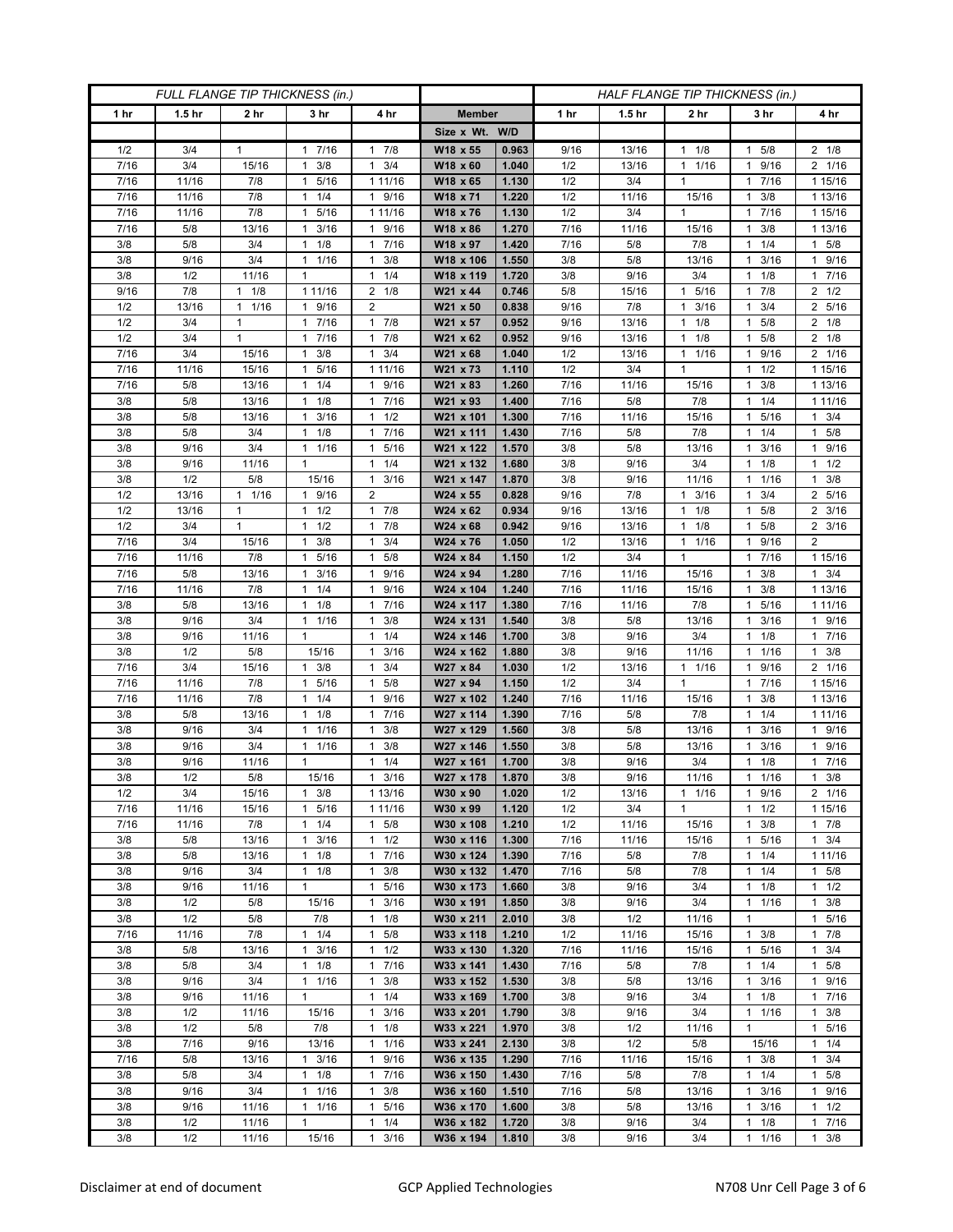| FULL FLANGE TIP THICKNESS (in.) |                                 |                                              |                                              |                                   |                | HALF FLANGE TIP THICKNESS (in.) |              |                                    |                                              |                                  |                                |
|---------------------------------|---------------------------------|----------------------------------------------|----------------------------------------------|-----------------------------------|----------------|---------------------------------|--------------|------------------------------------|----------------------------------------------|----------------------------------|--------------------------------|
| 1 hr                            | 1.5 <sub>hr</sub>               | 2 hr                                         | 3 hr                                         | 4 hr                              | <b>Member</b>  |                                 | 1 hr         | 1.5 <sub>hr</sub>                  | 2 hr                                         | 3 hr                             | 4 hr                           |
|                                 |                                 |                                              |                                              |                                   | Size x Wt. W/D |                                 |              |                                    |                                              |                                  |                                |
| 3/8                             | 1/2                             | 5/8                                          | 7/8                                          | 1/8<br>$\mathbf{1}$               | W36 x 210      | 1.960                           | 3/8          | 1/2                                | 11/16                                        | 1                                | 1 5/16                         |
| 3/8                             | 1/2                             | 5/8                                          | 7/8                                          | 1/8<br>1                          | W36 x 230      | 1.950                           | 3/8          | 1/2                                | 11/16                                        | $\mathbf{1}$                     | 5/16<br>1                      |
| 3/8                             | 7/16                            | 5/8                                          | 7/8                                          | 1/16<br>$\mathbf{1}$              | W36 x 245      | 2.080                           | 3/8          | 1/2                                | 11/16                                        | 15/16                            | $1 \t1/4$                      |
| 3/8                             | 7/16                            | 9/16                                         | 3/4                                          | 1                                 | W36 x 256      | 2.370                           | 3/8          | 7/16                               | 5/8                                          | 7/8                              | $1 \t1/8$                      |
| 3/8                             | 7/16                            | 9/16                                         | 13/16                                        | $\mathbf{1}$<br>1/16              | W36 x 260      | 2.180                           | 3/8          | 1/2                                | 5/8                                          | 15/16                            | $1 \t3/16$                     |
| 3/8                             | 7/16                            | 9/16                                         | 13/16                                        | $\mathbf{1}$                      | W36 x 280      | 2.350                           | 3/8          | 7/16                               | 5/8                                          | 7/8                              | $1 \t1/8$                      |
| 3/8                             | 3/8                             | 1/2                                          | 3/4                                          | 15/16                             | W36 x 300      | 2.500                           | 3/8          | 7/16                               | 9/16                                         | 13/16                            | 1/16<br>1                      |
| 3/4                             | 1/4<br>$\mathbf{1}$             | 9/16<br>1                                    | 2 5/16                                       | 2 15/16                           | Other          | 0.370                           | 7/8          | 5/16<br>$\mathbf{1}$               | 3/4<br>1                                     | 2 9/16                           | 3 7/16                         |
| 3/4                             | 3/16<br>1                       | 9/16<br>1                                    | 2 5/16                                       | 2 15/16                           | Other          | 0.380                           | 7/8          | 5/16<br>$\mathbf{1}$               | 3/4<br>$\mathbf{1}$                          | 2 9/16                           | $3 \frac{3}{8}$                |
| 3/4                             | 3/16<br>$\mathbf{1}$            | 9/16<br>$\mathbf{1}$                         | $2 \t1/4$                                    | $2 \t 7/8$                        | Other          | 0.390                           | 13/16        | 5/16<br>$\mathbf{1}$               | 3/4<br>$\mathbf{1}$                          | 2 9/16                           | $3 \frac{3}{8}$                |
| 3/4                             | 3/16<br>$\mathbf{1}$            | 9/16<br>$\mathbf{1}$                         | $2 \t1/4$                                    | $2 \t 7/8$                        | Other          | 0.400                           | 13/16        | 11/4                               | 1 11/16                                      | $2 \frac{1}{2}$                  | 3 5/16                         |
| 3/4                             | 3/16<br>$\mathbf{1}$            | 1/2<br>$\mathbf{1}$                          | $2 \t1/4$                                    | 2 13/16                           | Other          | 0.410                           | 13/16        | $1 \t1/4$                          | 1 11/16                                      | $2 \frac{1}{2}$                  | $3 \t1/4$                      |
| 3/4                             | 3/16<br>$\mathbf{1}$            | 1/2<br>1                                     | $2 \frac{3}{16}$                             | 2 13/16                           | Other          | 0.420                           | 13/16        | 1/4<br>$\mathbf{1}$                | 1 1 1/16                                     | 2 7/16                           | $3 \t1/4$                      |
| 3/4                             | 1/8<br>1                        | 1/2<br>$\mathbf{1}$                          | $2 \frac{3}{16}$                             | 2 13/16                           | Other          | 0.430                           | 13/16        | 1/4<br>$\mathbf{1}$                | 1 1 1 / 16                                   | $7/16$<br>2                      | 3/16<br>3                      |
| 11/16                           | 1/8<br>$\mathbf{1}$             | $1 \t1/2$                                    | $2 \frac{3}{16}$                             | $2 \frac{3}{4}$                   | Other          | 0.440                           | 13/16        | $1 \t1/4$                          | 5/8<br>1                                     | 2 7/16                           | $3 \frac{3}{16}$               |
| 11/16<br>11/16                  | 1/8<br>$\mathbf{1}$<br>1/8<br>1 | 17/16<br>7/16<br>1                           | $2 \t1/8$<br>$2 \t1/8$                       | $2 \frac{3}{4}$                   | Other<br>Other | 0.450<br>0.460                  | 13/16        | $1 \t3/16$<br>3/16<br>$\mathbf{1}$ | 5/8<br>$\mathbf{1}$<br>5/8<br>$\mathbf{1}$   | $2 \frac{3}{8}$<br>3/8<br>2      | $3 \frac{3}{16}$<br>$3 \t1/8$  |
|                                 | $\mathbf{1}$                    | 7/16                                         |                                              | 2 11/16                           |                |                                 | 13/16        | $\mathbf{1}$                       | 5/8                                          |                                  | $3 \t1/8$                      |
| 11/16<br>11/16                  | 1/8<br>$1 \t1/8$                | $\mathbf{1}$<br>17/16                        | $2 \t1/8$<br>2 1/16                          | 2 11/16<br>2 11/16                | Other<br>Other | 0.470<br>0.480                  | 3/4<br>3/4   | 3/16<br>$1 \t3/16$                 | $\mathbf{1}$<br>9/16<br>1                    | $2 \frac{3}{8}$<br>2 5/16        | $3 \t1/16$                     |
| 11/16                           | 1/16<br>1                       | 7/16<br>$\mathbf{1}$                         | 2 1/16                                       | 5/8<br>2                          | Other          | 0.490                           | 3/4          | 3/16<br>1                          | 9/16<br>-1                                   | 5/16<br>2                        | $3 \t1/16$                     |
| 11/16                           | 1/16<br>$\mathbf{1}$            | 3/8<br>$\mathbf{1}$                          | 2 1/16                                       | $\overline{2}$<br>5/8             | Other          | 0.500                           | 3/4          | 3/16<br>$\mathbf{1}$               | 9/16<br>$\mathbf{1}$                         | 5/16<br>2                        | 3                              |
| 11/16                           | 1/16<br>$\mathbf{1}$            | 3/8<br>$\mathbf{1}$                          | $\overline{2}$                               | 9/16<br>$\overline{2}$            | Other          | 0.510                           | 3/4          | $1 \t1/8$                          | 9/16<br>$\mathbf{1}$                         | $2 \t1/4$                        | 3                              |
| 11/16                           | 1/16<br>$\mathbf{1}$            | 3/8<br>$\mathbf{1}$                          | $\overline{2}$                               | 9/16<br>2                         | Other          | 0.520                           | 3/4          | 1/8<br>1                           | 9/16<br>$\mathbf{1}$                         | 1/4<br>2                         | 2 15/16                        |
| 11/16                           | 1/16<br>$\mathbf{1}$            | 3/8<br>$\mathbf{1}$                          | $\overline{2}$                               | $\overline{2}$<br>9/16            | Other          | 0.530                           | 3/4          | $1 \t1/8$                          | 1/2<br>$\mathbf{1}$                          | $2 \t1/4$                        | 2 15/16                        |
| 5/8                             | 1/16<br>$\mathbf{1}$            | $1 \t3/8$                                    | $\overline{2}$                               | $2 \frac{1}{2}$                   | Other          | 0.540                           | 3/4          | $1 \t1/8$                          | 1/2<br>$\mathbf{1}$                          | $2 \frac{3}{16}$                 | 2 15/16                        |
| 5/8                             | 1/16<br>$\mathbf{1}$            | 5/16<br>$\mathbf{1}$                         | 1 15/16                                      | 1/2<br>2                          | Other          | 0.550                           | 3/4          | 1/8<br>1                           | 1/2<br>$\mathbf{1}$                          | $2 \frac{3}{16}$                 | $2 \t 7/8$                     |
| 5/8                             | 1                               | 5/16<br>$\mathbf{1}$                         | 1 15/16                                      | 1/2<br>2                          | Other          | 0.560                           | 3/4          | 1/8<br>$\mathbf{1}$                | 1/2<br>$\mathbf{1}$                          | 3/16<br>2                        | $2 \t 7/8$                     |
| 5/8                             | $\mathbf{1}$                    | 5/16<br>$\mathbf{1}$                         | 1 15/16                                      | 2 7/16                            | Other          | 0.570                           | 11/16        | 11/16                              | 1/2<br>$\mathbf{1}$                          | $2 \t1/8$                        | 2 13/16                        |
| 5/8                             | $\mathbf{1}$                    | 5/16<br>$\mathbf{1}$                         | 1 15/16                                      | $\frac{1}{2}$ 7/16                | Other          | 0.580                           | 11/16        | $1 \t1/16$                         | 7/16<br>$\mathbf{1}$                         | $2 \t1/8$                        | 2 13/16                        |
| 5/8                             | $\mathbf{1}$                    | 5/16<br>$\mathbf{1}$                         | 17/8                                         | 7/16<br>$\overline{2}$            | Other          | 0.590                           | 11/16        | $1 \t1/16$                         | 7/16<br>$\mathbf{1}$                         | $2 \t1/8$                        | 2 13/16                        |
| 5/8                             | $\mathbf{1}$                    | 5/16<br>1                                    | 7/8<br>$\mathbf{1}$                          | $\overline{2}$<br>3/8             | Other          | 0.600                           | 11/16        | 1/16<br>$\mathbf{1}$               | 7/16<br>$\mathbf{1}$                         | $2 \t1/8$                        | $2 \frac{3}{4}$                |
| 5/8                             | 1                               | 1/4<br>1                                     | 7/8<br>$\mathbf{1}$                          | 3/8<br>2                          | Other          | 0.610                           | 11/16        | 1/16<br>1                          | 7/16<br>$\mathbf{1}$                         | 2 1/16                           | $2 \frac{3}{4}$                |
| 5/8                             | $\mathbf{1}$                    | 1/4<br>$\mathbf{1}$                          | $1 \t7/8$                                    | 3/8<br>2                          | Other          | 0.620                           | 11/16        | $1 \t1/16$                         | 7/16<br>$\mathbf{1}$                         | 2 1/16                           | $2 \frac{3}{4}$                |
| 5/8                             | 15/16                           | 1/4<br>$\mathbf{1}$                          | 1 13/16                                      | 5/16<br>2                         | Other          | 0.630                           | 11/16        | 1/16<br>$\mathbf{1}$               | 3/8<br>$\mathbf{1}$                          | 2 1/16                           | 2 11/16                        |
| 5/8                             | 15/16                           | 1/4<br>$\mathbf{1}$                          | 1 13/16                                      | 5/16<br>2                         | Other          | 0.640                           | 11/16        | 1/16<br>$\mathbf{1}$               | 3/8<br>$\mathbf{1}$                          | 2 1/16                           | 2 11/16                        |
| 5/8                             | 15/16                           | 1/4<br>$\mathbf{1}$                          | 1 13/16                                      | 5/16<br>2                         | Other          | 0.650                           | 11/16        | $\mathbf{1}$                       | 3/8<br>$\mathbf{1}$                          | $\overline{2}$                   | 2 11/16                        |
| 5/8                             | 15/16                           | 1/4<br>1                                     | 1 13/16                                      | 5/16<br>2                         | Other          | 0.660                           | 11/16        | $\mathbf{1}$                       | 3/8<br>$\mathbf{1}$                          | 2                                | 2 5/8                          |
| 9/16<br>9/16                    | 15/16<br>15/16                  | 3/16<br>$\mathbf{1}$<br>3/16<br>1            | 3/4<br>$\mathbf{1}$<br>3/4<br>1              | 1/4<br>2<br>$\overline{2}$<br>1/4 | Other<br>Other | 0.670<br>0.680                  | 11/16<br>5/8 | 1<br>$\mathbf{1}$                  | 3/8<br>$\mathbf{1}$<br>3/8<br>$\mathbf{1}$   | $\overline{2}$<br>$\overline{2}$ | 2 5/8<br>5/8<br>$\overline{2}$ |
| 9/16                            | 15/16                           | 3/16<br>$\mathbf{1}$                         | 3/4<br>$\mathbf{1}$                          | 1/4<br>2                          | Other          | 0.690                           | 5/8          | $\mathbf{1}$                       | 5/16<br>$\mathbf{1}$                         | 1 15/16                          | 2 9/16                         |
| 9/16                            | 15/16                           | 3/16<br>$\mathbf{1}$                         | 3/4<br>1                                     | 2<br>3/16                         | Other          | 0.700                           | 5/8          | $\mathbf{1}$                       | 5/16<br>$\mathbf{1}$                         | 1 15/16                          | 2 9/16                         |
| 9/16                            | 15/16                           | 3/16<br>$\mathbf{1}$                         | $1 \t3/4$                                    | $2 \frac{3}{16}$                  | Other          | 0.710                           | 5/8          | $\mathbf{1}$                       | 5/16<br>$\mathbf{1}$                         | 1 15/16                          | 2 9/16                         |
| 9/16                            | 7/8                             | 3/16<br>$\mathbf{1}$                         | 1 11/16                                      | $2 \frac{3}{16}$                  | Other          | 0.720                           | 5/8          | $\mathbf{1}$                       | 5/16<br>$\mathbf{1}$                         | 1 15/16                          | $2 \frac{1}{2}$                |
| 9/16                            | 7/8                             | $1 \t3/16$                                   | 1 11/16                                      | $2 \frac{3}{16}$                  | Other          | 0.730                           | 5/8          | 15/16                              | 5/16<br>$\mathbf{1}$                         | $1 \t7/8$                        | $2 \frac{1}{2}$                |
| 9/16                            | 7/8                             | 3/16<br>1                                    | 1 11/16                                      | $2 \t1/8$                         | Other          | 0.740                           | 5/8          | 15/16                              | 5/16<br>$\mathbf{1}$                         | 7/8<br>1                         | $2 \frac{1}{2}$                |
| 9/16                            | 7/8                             | 1/8<br>$\mathbf{1}$                          | 1 11/16                                      | $2 \t1/8$                         | Other          | 0.750                           | 5/8          | 15/16                              | 1/4<br>$\mathbf{1}$                          | $1 \t7/8$                        | 2 7/16                         |
| 9/16                            | 7/8                             | $1 \t1/8$                                    | 1 11/16                                      | $2 \t1/8$                         | Other          | 0.760                           | 5/8          | 15/16                              | 1/4<br>$\mathbf{1}$                          | 17/8                             | 2 7/16                         |
| 9/16                            | 7/8                             | 1/8<br>$\mathbf{1}$                          | $1 \t5/8$                                    | $2 \t1/8$                         | Other          | 0.770                           | 5/8          | 15/16                              | 1/4<br>$\mathbf{1}$                          | 17/8                             | 2 7/16                         |
| 9/16                            | 7/8                             | $\mathbf{1}$<br>1/8                          | $1 \t5/8$                                    | 2 1/16                            | Other          | 0.780                           | 5/8          | 15/16                              | 1/4<br>$\mathbf{1}$                          | 1 13/16                          | 2 7/16                         |
| 9/16                            | 7/8                             | $1 \t1/8$                                    | 5/8<br>$\mathbf{1}$                          | 2 1/16                            | Other          | 0.790                           | 5/8          | 15/16                              | $\mathbf{1}$<br>1/4                          | 1 13/16                          | $2 \frac{3}{8}$                |
| 9/16                            | 7/8                             | $1 \t1/8$                                    | 5/8<br>$\mathbf{1}$                          | 2 1/16                            | Other          | 0.800                           | 5/8          | 15/16                              | 1/4<br>$\mathbf{1}$                          | 1 13/16                          | $2 \frac{3}{8}$                |
| 9/16                            | 7/8                             | $1 \t1/8$                                    | 5/8<br>1                                     | 2 1/16                            | Other          | 0.810                           | 5/8          | 15/16                              | 1/4<br>$\mathbf{1}$                          | 1 13/16                          | $2 \frac{3}{8}$                |
| 1/2                             | 13/16                           | 11/16                                        | 9/16<br>$\mathbf{1}$                         | $\overline{2}$                    | Other          | 0.820                           | 9/16         | 7/8                                | 3/16<br>$\mathbf{1}$                         | $1 \t3/4$                        | 2 5/16                         |
| 1/2                             | 13/16                           | 11/16                                        | 1 9/16                                       | $\overline{2}$                    | Other          | 0.830                           | 9/16         | 7/8                                | 3/16<br>$\mathbf{1}$                         | 3/4<br>$\mathbf{1}$              | 2 5/16                         |
| 1/2                             | 13/16                           | 11/16                                        | 9/16<br>$\mathbf{1}$                         | $\overline{c}$                    | Other          | 0.840                           | 9/16         | 7/8                                | 3/16<br>$\mathbf{1}$                         | 3/4<br>$\mathbf{1}$              | 2 5/16                         |
| 1/2<br>1/2                      | 13/16<br>13/16                  | 1/16<br>$\mathbf{1}$<br>1/16<br>$\mathbf{1}$ | 9/16<br>$\mathbf{1}$<br>9/16<br>$\mathbf{1}$ | $\overline{c}$<br>$\overline{2}$  | Other<br>Other | 0.850<br>0.860                  | 9/16<br>9/16 | 7/8<br>7/8                         | 3/16<br>$\mathbf{1}$<br>3/16<br>$\mathbf{1}$ | 3/4<br>1<br>3/4<br>1             | 2 5/16<br>$2 \t1/4$            |
| 1/2                             | 13/16                           | 11/16                                        | 9/16<br>$\mathbf{1}$                         | 1 15/16                           | Other          | 0.870                           | 9/16         | 7/8                                | 3/16<br>$\mathbf{1}$                         | $1 \t3/4$                        | $2 \t1/4$                      |
| 1/2                             | 13/16                           | $1 \t1/16$                                   | $1 \t1/2$                                    | 1 15/16                           | Other          | 0.880                           | 9/16         | 7/8                                | $\mathbf{1}$<br>3/16                         | 1 1 1 / 1 6                      | $2 \t1/4$                      |
| 1/2                             | 13/16                           | 1/16<br>$\mathbf{1}$                         | $1 \t1/2$                                    | 1 15/16                           | Other          | 0.890                           | 9/16         | 7/8                                | 3/16<br>$\mathbf{1}$                         | 1 1 1 / 16                       | $2 \t1/4$                      |
| 1/2                             | 13/16                           | 11/16                                        | $1 \t1/2$                                    | 1 15/16                           | Other          | 0.900                           | 9/16         | 7/8                                | 1/8<br>$\mathbf{1}$                          | 1 11/16                          | $2 \t1/4$                      |
| 1/2                             | 13/16                           | 1                                            | 1/2<br>$\mathbf{1}$                          | 1 15/16                           | Other          | 0.910                           | 9/16         | 7/8                                | 1/8<br>$\mathbf{1}$                          | 1 1 1 / 1 6                      | $2 \frac{3}{16}$               |
| 1/2                             | 13/16                           | 1                                            | 1/2<br>$\mathbf{1}$                          | 7/8<br>$\mathbf{1}$               | Other          | 0.920                           | 9/16         | 7/8                                | 1/8<br>$\mathbf{1}$                          | 1 1 1 / 1 6                      | $2 \frac{3}{16}$               |
| 1/2                             | 13/16                           | $\mathbf{1}$                                 | 1/2<br>$\mathbf{1}$                          | $\mathbf{1}$<br>7/8               | Other          | 0.930                           | 9/16         | 13/16                              | 1/8<br>$\mathbf{1}$                          | $1 \t5/8$                        | $2 \frac{3}{16}$               |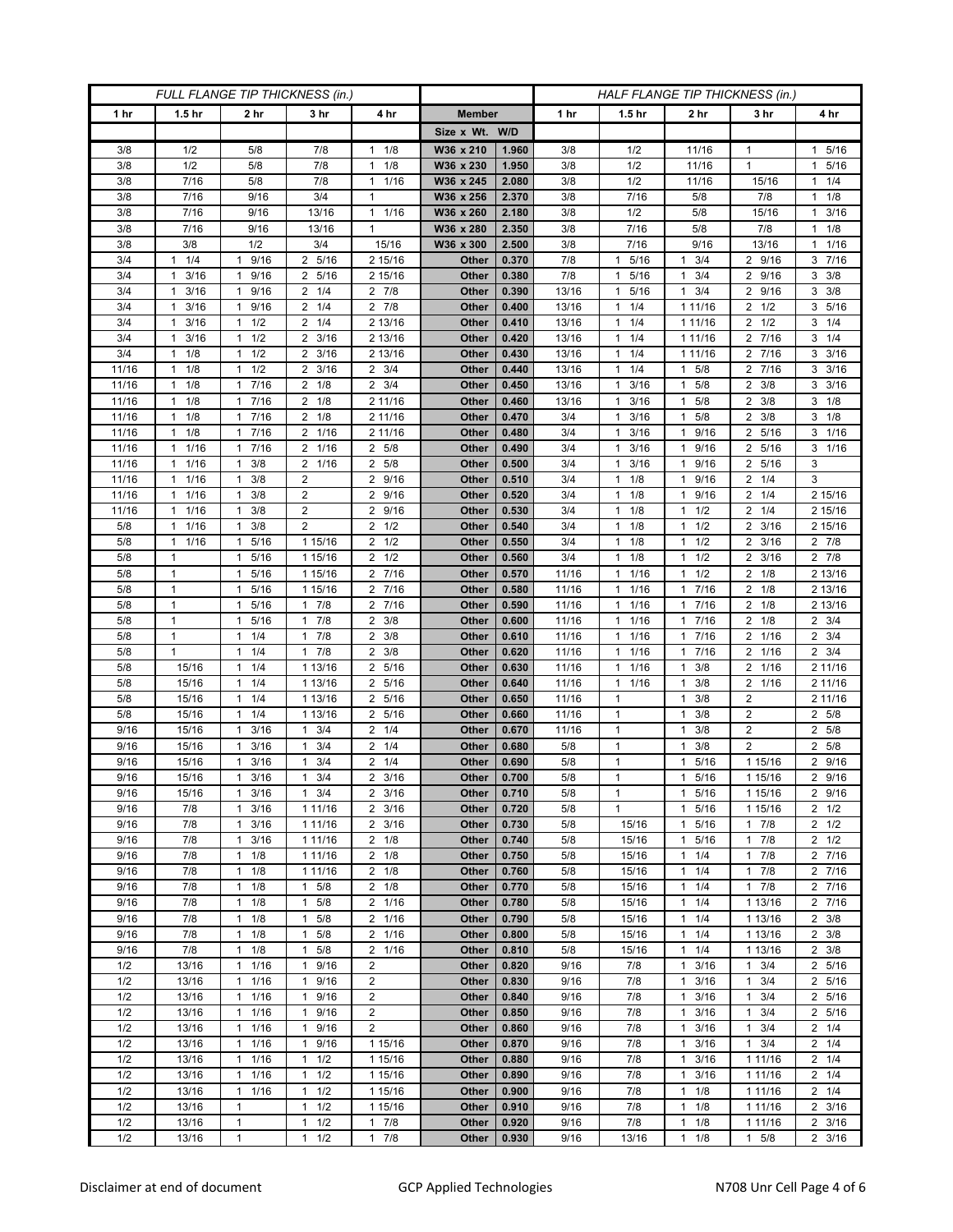| FULL FLANGE TIP THICKNESS (in.) |                   |                 |                                    |                                     | HALF FLANGE TIP THICKNESS (in.) |                |              |                   |                                              |                           |                          |
|---------------------------------|-------------------|-----------------|------------------------------------|-------------------------------------|---------------------------------|----------------|--------------|-------------------|----------------------------------------------|---------------------------|--------------------------|
| 1 hr                            | 1.5 <sub>hr</sub> | 2 <sub>hr</sub> | 3 <sub>hr</sub>                    | 4 hr                                | <b>Member</b>                   |                | 1 hr         | 1.5 <sub>hr</sub> | 2 <sub>hr</sub>                              | 3 hr                      | 4 hr                     |
|                                 |                   |                 |                                    |                                     | Size x Wt. W/D                  |                |              |                   |                                              |                           |                          |
| 1/2                             | 3/4               | 1               | 1/2<br>1                           | 7/8<br>1                            | Other                           | 0.940          | 9/16         | 13/16             | 1/8<br>$\mathbf{1}$                          | 5/8                       | $2 \frac{3}{16}$         |
| 1/2                             | 3/4               | $\mathbf{1}$    | 7/16<br>$\mathbf{1}$               | 7/8<br>$\mathbf{1}$                 | Other                           | 0.950          | 9/16         | 13/16             | 1/8<br>$\mathbf{1}$                          | 5/8<br>1                  | $2 \t1/8$                |
| 1/2                             | 3/4               | $\mathbf{1}$    | 17/16                              | 7/8<br>$\mathbf{1}$                 | Other                           | 0.960          | 9/16         | 13/16             | 1/8<br>$\mathbf{1}$                          | 5/8<br>1                  | $2 \t1/8$                |
| 1/2                             | 3/4               | $\mathbf{1}$    | 7/16<br>1                          | 1 13/16                             | Other                           | 0.970          | 9/16         | 13/16             | 1/8<br>$\mathbf{1}$                          | 5/8<br>1                  | $2 \t1/8$                |
| 1/2                             | 3/4               | $\mathbf{1}$    | 7/16<br>1                          | 1 13/16                             | Other                           | 0.980          | 9/16         | 13/16             | 1/8<br>$\mathbf{1}$                          | 5/8<br>1                  | $2 \t1/8$                |
| 1/2                             | 3/4               | $\mathbf{1}$    | 7/16<br>$\mathbf{1}$               | 1 13/16                             | Other                           | 0.990          | 9/16         | 13/16             | 1/16<br>$\mathbf{1}$                         | 9/16<br>1                 | $2 \t1/8$                |
| 1/2                             | 3/4               | 1               | 7/16<br>1                          | 1 13/16                             | Other                           | 1.000          | 1/2          | 13/16             | 1/16<br>$\mathbf{1}$                         | 9/16<br>1                 | 2 1/16                   |
| 1/2                             | 3/4               | 15/16           | 7/16<br>1                          | 1 13/16                             | Other                           | 1.010          | 1/2          | 13/16             | 1/16<br>$\mathbf{1}$                         | 9/16<br>1                 | 2 1/16                   |
| 1/2                             | 3/4               | 15/16           | 3/8<br>1                           | 1 13/16                             | Other                           | 1.020          | 1/2          | 13/16             | 1/16<br>$\mathbf{1}$                         | 9/16                      | 2 1/16                   |
| 7/16<br>7/16                    | 3/4<br>3/4        | 15/16           | 3/8<br>1                           | 3/4<br>$\mathbf{1}$<br>3/4          | Other                           | 1.030          | 1/2          | 13/16             | 1/16<br>$\mathbf{1}$                         | 9/16<br>1                 | 2 1/16<br>2 1/16         |
| 7/16                            | 3/4               | 15/16<br>15/16  | 3/8<br>-1<br>3/8<br>1              | $\mathbf{1}$<br>3/4<br>1            | Other<br>Other                  | 1.040<br>1.050 | 1/2<br>1/2   | 13/16<br>13/16    | 1/16<br>$\mathbf{1}$<br>1/16<br>$\mathbf{1}$ | 9/16<br>1<br>9/16         | $\overline{c}$           |
| 7/16                            | 3/4               | 15/16           | 3/8<br>1                           | 3/4<br>1                            | Other                           | 1.060          | 1/2          | 3/4               | 1/16<br>$\mathbf{1}$                         | 1/2<br>1                  | $\overline{2}$           |
| 7/16                            | 3/4               | 15/16           | 3/8<br>1                           | 3/4<br>1                            | Other                           | 1.070          | 1/2          | 3/4               | 1/16<br>$\mathbf{1}$                         | 1/2<br>1                  | $\overline{c}$           |
| 7/16                            | 11/16             | 15/16           | 3/8<br>1                           | 3/4<br>1                            | Other                           | 1.080          | 1/2          | 3/4               | 1/16<br>$\mathbf{1}$                         | 1/2                       | $\overline{2}$           |
| 7/16                            | 11/16             | 15/16           | 5/16<br>1                          | 1 11/16                             | Other                           | 1.090          | 1/2          | 3/4               | $\mathbf{1}$                                 | 1/2<br>1                  | $\overline{2}$           |
| 7/16                            | 11/16             | 15/16           | 5/16<br>$\mathbf{1}$               | 1 11/16                             | Other                           | 1.100          | 1/2          | 3/4               | $\mathbf{1}$                                 | 1/2<br>1                  | 1 15/16                  |
| 7/16                            | 11/16             | 15/16           | 1 5/16                             | 1 11/16                             | Other                           | 1.110          | 1/2          | 3/4               | $\mathbf{1}$                                 | $1 \t1/2$                 | 1 15/16                  |
| 7/16                            | 11/16             | 15/16           | 5/16<br>1                          | 1 11/16                             | Other                           | 1.120          | 1/2          | 3/4               | $\mathbf{1}$                                 | 1/2<br>1                  | 1 15/16                  |
| 7/16                            | 11/16             | 7/8             | 5/16<br>1                          | 1 11/16                             | Other                           | 1.130          | 1/2          | 3/4               | $\mathbf{1}$                                 | 7/16<br>1                 | 1 15/16                  |
| 7/16                            | 11/16             | 7/8             | 5/16<br>$\mathbf{1}$               | 1 11/16                             | Other                           | 1.140          | 1/2          | 3/4               | $\mathbf{1}$                                 | 7/16<br>1                 | 1 15/16                  |
| 7/16                            | 11/16             | 7/8             | 5/16<br>$\mathbf{1}$               | 5/8<br>1                            | Other                           | 1.150          | 1/2          | 3/4               | $\mathbf{1}$                                 | 1 7/16                    | 1 15/16                  |
| 7/16                            | 11/16             | 7/8             | 5/16<br>1                          | 5/8<br>$\mathbf{1}$                 | Other                           | 1.160          | 1/2          | 3/4               | $\mathbf{1}$                                 | 7/16                      | 17/8                     |
| 7/16                            | 11/16             | 7/8             | 5/16<br>$\mathbf{1}$               | 5/8<br>1                            | <b>Other</b>                    | 1.170          | 1/2          | 3/4               | $\mathbf{1}$                                 | 7/16<br>1                 | $1 \t7/8$                |
| 7/16                            | 11/16             | 7/8             | $1 \t1/4$                          | 5/8<br>1                            | Other                           | 1.180          | 1/2          | 3/4               | $\mathbf{1}$                                 | 1 7/16                    | 17/8                     |
| 7/16                            | 11/16             | 7/8             | 1/4<br>1                           | 5/8<br>1                            | Other                           | 1.190          | 1/2          | 3/4               | $\mathbf{1}$                                 | 7/16<br>1                 | 17/8                     |
| 7/16                            | 11/16             | 7/8             | 1/4<br>$\mathbf{1}$                | 5/8<br>$\mathbf{1}$                 | <b>Other</b>                    | 1.200          | 1/2          | 3/4               | 15/16                                        | $7/16$<br>1               | 17/8                     |
| 7/16<br>7/16                    | 11/16<br>11/16    | 7/8<br>7/8      | $1 \t1/4$<br>1/4<br>1              | $\mathbf{1}$<br>5/8<br>9/16<br>1    | Other<br>Other                  | 1.210<br>1.220 | 1/2<br>1/2   | 11/16<br>11/16    | 15/16<br>15/16                               | 3/8<br>1.<br>3/8<br>1     | 17/8<br>1 13/16          |
| 7/16                            | 11/16             | 7/8             | 1/4<br>$\mathbf{1}$                | 9/16<br>$\mathbf{1}$                | Other                           | 1.230          | 7/16         | 11/16             | 15/16                                        | 3/8<br>1                  | 1 13/16                  |
| 7/16                            | 11/16             | 7/8             | 1/4<br>$\mathbf{1}$                | 9/16<br>$\mathbf{1}$                | Other                           | 1.240          | 7/16         | 11/16             | 15/16                                        | 3/8<br>1                  | 1 13/16                  |
| 7/16                            | 5/8               | 7/8             | 1/4<br>1                           | 9/16<br>$\mathbf{1}$                | Other                           | 1.250          | 7/16         | 11/16             | 15/16                                        | 3/8<br>1                  | 1 13/16                  |
| 7/16                            | 5/8               | 13/16           | 1/4<br>1                           | 9/16<br>$\mathbf{1}$                | Other                           | 1.260          | 7/16         | 11/16             | 15/16                                        | 3/8<br>1                  | 1 13/16                  |
| 7/16                            | 5/8               | 13/16           | 3/16<br>1                          | 9/16<br>1                           | Other                           | 1.270          | 7/16         | 11/16             | 15/16                                        | 3/8                       | 1 13/16                  |
| 7/16                            | 5/8               | 13/16           | 3/16<br>1                          | 9/16<br>$\mathbf{1}$                | Other                           | 1.280          | 7/16         | 11/16             | 15/16                                        | 3/8<br>1                  | $1 \t3/4$                |
| 7/16                            | 5/8               | 13/16           | 3/16<br>$\mathbf{1}$               | 9/16<br>$\mathbf{1}$                | Other                           | 1.290          | 7/16         | 11/16             | 15/16                                        | 3/8<br>1                  | $1 \t3/4$                |
| 3/8                             | 5/8               | 13/16           | 3/16<br>1                          | 1/2<br>$\mathbf{1}$                 | Other                           | 1.300          | 7/16         | 11/16             | 15/16                                        | 5/16                      | 3/4<br>$\mathbf{1}$      |
| 3/8                             | 5/8               | 13/16           | 3/16<br>-1                         | 1/2<br>$\mathbf{1}$                 | Other                           | 1.310          | 7/16         | 11/16             | 15/16                                        | 5/16                      | 3/4<br>1                 |
| 3/8                             | 5/8               | 13/16           | 3/16<br>$\mathbf{1}$               | 1/2<br>1                            | Other                           | 1.320          | 7/16         | 11/16             | 15/16                                        | 5/16<br>1                 | $1 \t3/4$                |
| 3/8                             | 5/8               | 13/16           | 3/16<br>1                          | 1/2<br>1                            | Other                           | 1.330          | 7/16         | 11/16             | 7/8                                          | 5/16                      | 3/4<br>$\mathbf{1}$      |
| 3/8                             | 5/8               | 13/16           | 3/16<br>$\mathbf{1}$               | 1/2<br>$\mathbf{1}$                 | Other                           | 1.340          | 7/16         | 11/16             | 7/8                                          | 5/16<br>$\mathbf{1}$      | 3/4<br>$\mathbf{1}$      |
| 3/8                             | 5/8               | 13/16           | $1 \t3/16$                         | 1/2<br>$\mathbf{1}$<br>$\mathbf{1}$ | Other                           | 1.350          | 7/16         | 11/16             | 7/8                                          | 5/16<br>$\mathbf{1}$<br>1 | 1 1 1 / 1 6              |
| 3/8<br>3/8                      | 5/8<br>5/8        | 13/16<br>13/16  | $1 \t3/16$<br>3/16<br>$\mathbf{1}$ | 1/2<br>1/2<br>1                     | Other<br>Other                  | 1.360<br>1.370 | 7/16<br>7/16 | 11/16<br>11/16    | 7/8<br>7/8                                   | 5/16<br>5/16<br>1         | 1 1 1 / 16<br>1 1 1 / 16 |
| 3/8                             | 5/8               | 13/16           | 1/8<br>$\mathbf{1}$                | 7/16<br>$\mathbf{1}$                | Other                           | 1.380          | 7/16         | 11/16             | 7/8                                          | 5/16<br>1                 | 1 1 1 / 16               |
| 3/8                             | 5/8               | 13/16           | $1 \t1/8$                          | 7/16<br>$\mathbf{1}$                | Other                           | 1.390          | 7/16         | 5/8               | 7/8                                          | 1/4<br>1                  | 1 11/16                  |
| 3/8                             | 5/8               | 13/16           | $1 \t1/8$                          | 7/16<br>1                           | Other                           | 1.400          | 7/16         | 5/8               | 7/8                                          | $1 \t1/4$                 | 1 11/16                  |
| 3/8                             | 5/8               | 13/16           | 1/8<br>1                           | 7/16<br>$\mathbf{1}$                | Other                           | 1.410          | 7/16         | 5/8               | 7/8                                          | 1/4                       | 1 11/16                  |
| 3/8                             | 5/8               | 3/4             | $1 \t1/8$                          | 7/16<br>$\mathbf{1}$                | Other                           | 1.420          | 7/16         | 5/8               | 7/8                                          | 1/4<br>$\mathbf{1}$       | $1 \t5/8$                |
| 3/8                             | 5/8               | 3/4             | $1 \t1/8$                          | 7/16<br>1                           | Other                           | 1.430          | 7/16         | 5/8               | 7/8                                          | $1 \t1/4$                 | $1 \t5/8$                |
| 3/8                             | 5/8               | 3/4             | 1/8<br>1                           | 7/16<br>$\mathbf{1}$                | Other                           | 1.440          | 7/16         | 5/8               | 7/8                                          | 1/4<br>1                  | $1 \t5/8$                |
| 3/8                             | 9/16              | 3/4             | $1 \t1/8$                          | 7/16<br>$\mathbf{1}$                | Other                           | 1.450          | 7/16         | 5/8               | 7/8                                          | 1/4<br>$\mathbf{1}$       | 1 5/8                    |
| 3/8                             | 9/16              | 3/4             | $1 \t1/8$                          | 7/16<br>$\mathbf{1}$                | Other                           | 1.460          | 7/16         | 5/8               | 7/8                                          | $1 \t1/4$                 | 1 5/8                    |
| 3/8                             | 9/16              | 3/4             | 1/8<br>1                           | 3/8<br>$\mathbf{1}$                 | Other                           | 1.470          | 7/16         | 5/8               | 7/8                                          | 1/4<br>1                  | $1 \t5/8$                |
| 3/8                             | 9/16              | 3/4             | 1/8<br>1                           | 3/8<br>$\mathbf{1}$                 | Other                           | 1.480          | 7/16         | 5/8               | 13/16                                        | 1/4<br>1                  | 1 5/8                    |
| 3/8                             | 9/16              | 3/4             | $\mathbf{1}$<br>1/16               | 3/8<br>$\mathbf{1}$                 | Other                           | 1.490          | 7/16         | 5/8               | 13/16                                        | $1 \t1/4$                 | 1 5/8                    |
| 3/8                             | 9/16              | 3/4             | 1/16<br>$\mathbf{1}$               | 3/8<br>1                            | Other                           | 1.500          | 7/16         | 5/8               | 13/16                                        | 3/16<br>$\mathbf{1}$      | 1 5/8                    |
| 3/8                             | 9/16              | 3/4             | $\mathbf{1}$<br>1/16               | 3/8<br>1                            | Other                           | 1.510          | 7/16         | 5/8               | 13/16                                        | 3/16<br>1                 | 1 9/16                   |
| 3/8<br>3/8                      | 9/16<br>9/16      | 3/4<br>3/4      | 11/16<br>1/16<br>$\mathbf{1}$      | $\mathbf{1}$<br>3/8<br>3/8<br>1     | Other<br>Other                  | 1.520<br>1.530 | 7/16<br>3/8  | 5/8<br>5/8        | 13/16<br>13/16                               | 3/16<br>1<br>3/16<br>1    | 1 9/16<br>1 9/16         |
| 3/8                             | 9/16              | 3/4             | 1/16<br>$\mathbf{1}$               | 3/8<br>1                            | Other                           | 1.540          | 3/8          | 5/8               | 13/16                                        | 3/16<br>1                 | 1 9/16                   |
| 3/8                             | 9/16              | 3/4             | $\mathbf{1}$<br>1/16               | 3/8<br>1                            | Other                           | 1.550          | 3/8          | 5/8               | 13/16                                        | 3/16<br>1                 | 1 9/16                   |
| 3/8                             | 9/16              | 3/4             | 1/16<br>$\mathbf{1}$               | 3/8<br>1                            | Other                           | 1.560          | 3/8          | 5/8               | 13/16                                        | 3/16<br>1                 | 1 9/16                   |
| 3/8                             | 9/16              | 3/4             | $\mathbf{1}$<br>1/16               | $5/16$<br>$\mathbf{1}$              | Other                           | 1.570          | 3/8          | 5/8               | 13/16                                        | 3/16<br>1                 | 1 9/16                   |
|                                 |                   |                 |                                    |                                     |                                 |                |              |                   |                                              |                           |                          |